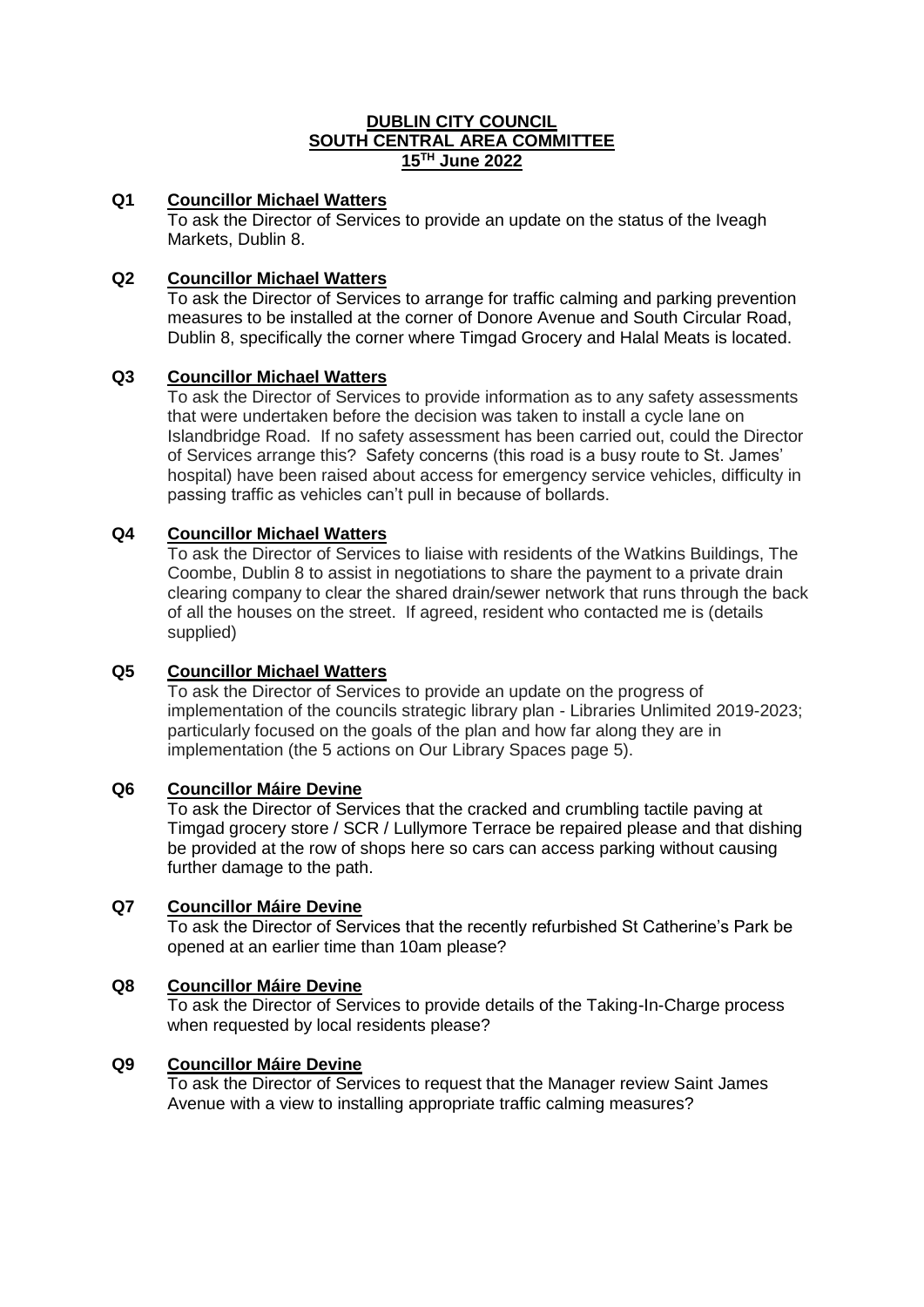#### **Q10 Councillor Máire Devine**

To ask the Director of Services that the frequency of the cleaning schedule of Pimlico Green be increased to further assist in providing a healthy space that is attractive for local community use?

#### **Q11 Councillor Máire Devine**

To ask the Director of Services for an update on progress in the negotiations with HSE vis a vis Quaker Burial Ground and Weir Home for Nurses?

#### **Q12 Councillor Máire Devine**

To ask the Director of Services that ongoing traffic management and litter issues are immediately addressed at Reuben Street.

#### **Q13 Councillor Máire Devine**

To ask the Director of Services - Following the horrific recent attack in Inchicore, local residents are very distressed. They have experienced ongoing Anti-Social incidents in the park and canal areas of their village. To ask that the Director of Services liaise with An Garda Síochána to increase patrols and visibility to give confidence and comfort to terrified residents?

## **Q14 Councillor Máire Devine**

To ask the Director of Services for an update on the work to date in sourcing a meantime community space for the Donore area which is urgently needed?

#### **Q15 Councillor Máire Devine**

To ask the Director of Services that, a similar project be planned for at the Quaker burial ground in Cork Street similar to the Raheny Community Group and the local students recently successful "graveyard project"

### **Q16 Councillor Daithí Doolan**

To ask the Director of Services to please give me an update on contacts with the owners of Glebe House and any progress made in restoring this house?

### **Q17 Councillor Daithí Doolan**

To ask the Director of Services when will the Part V units on the former Dulux site be ready for allocation and will DCC be the landlord or will they be managed by a Voluntary Housing Body?

### **Q18 Councillor Daithí Doolan**

To ask the Director of Services for a detailed, unit by unit breakdown of maintenance work carried out since December 2021 in Lissadell maisonettes?

#### **Q19 Councillor Daithí Doolan**

To ask the Director of Services - In noting that the 'no mow' area of Errigal field was unfortunately mowed, as well as taking away all the wild flowers, four new saplings were also mowed down. This is deeply disappointing for local residents who have put so much effort in to making their community more environmentally friendly, can the Director of Services please ensure contractors don't do this again in Errigal or in any green space in South Central?

#### **Q20 Councillor Daithí Doolan**

To ask the Director of Services to please clarify how long DCC will lease the Part V units at the former Dulux site before they are given the option to buy them, will the units then be bought at market value?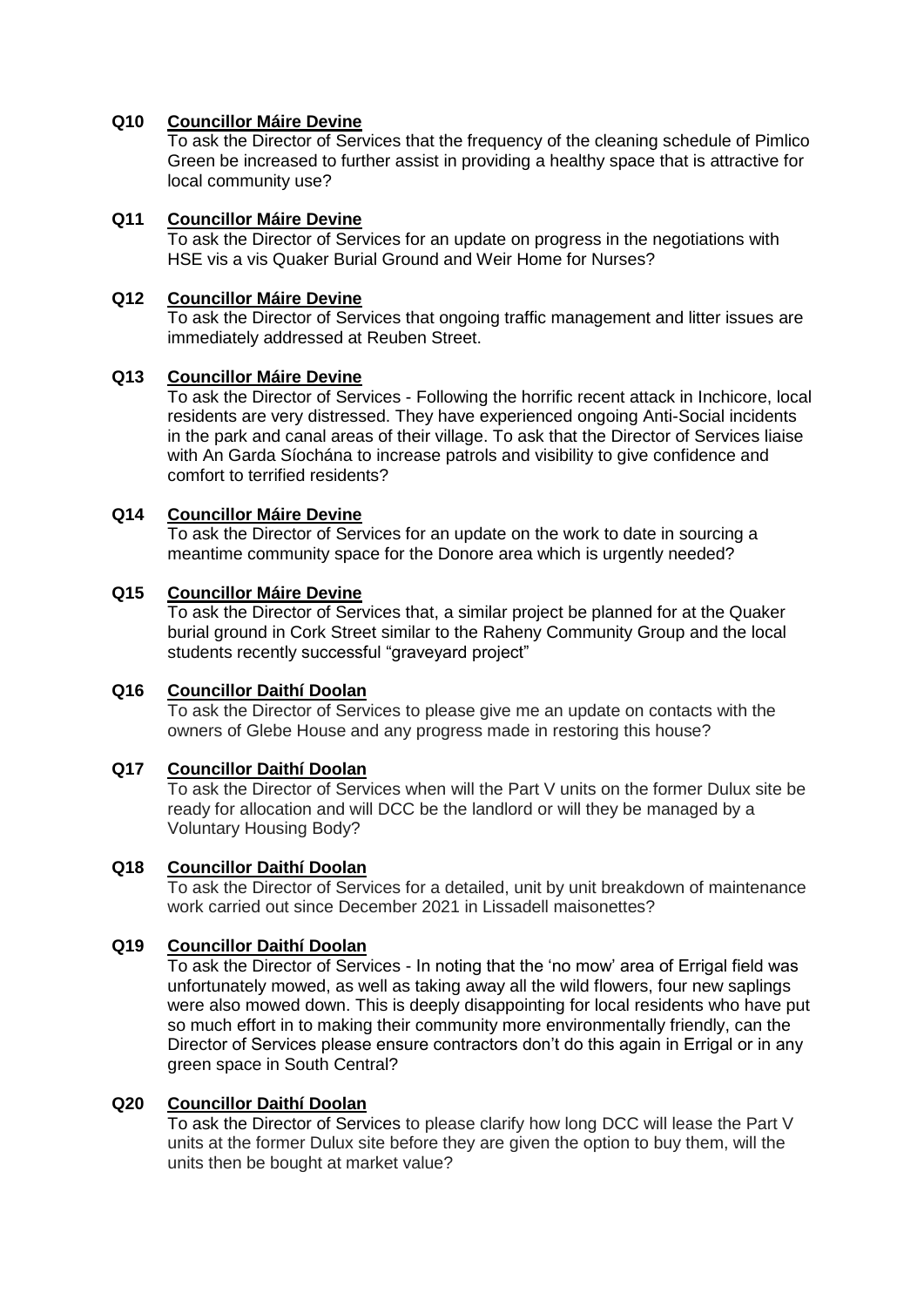## **Q21 Councillor Daithí Doolan**

To ask the Director of Services to consider assisting in funding a 'Welcome to D12' mural at the junction of Walkinstown Road and Drimnagh Road and a separate 'Welcome to Drimnagh' mural at the coffee hut at the Mourne Road / Sperrin Road roundabout?

# **Q22 Councillor Daithí Doolan**

To ask the Director of Services when will the feasibility study for Lissadell maisonettes be published and made available to city councillors and residents?

# **Q23 Councillor Daithí Doolan**

To ask the Director of Services for an update on developing sports facilities at Cherry Orchard Park?

#### **Q24 Councillor Daithí Doolan** Question Withdrawn.

#### **Q25 Councillor Vincent Jackson**

To ask the Director of Services to ask our colleagues in the Planning Department of SDCC to investigate the serious ongoing noise problem coming from a new unit just dropped behind their homes at Cleggan Park Ballyfermot Dublin 10. The Cherry Orchard Industrial Estate is the boundary between city and county. The unit located in the rear grounds of Excell Gym has destroyed people's enjoyment of the homes and gardens with the Noise.

#### **Q26 Councillor Vincent Jackson**

To ask the Director of Services that all Traffic Islands along Ballyfermot Road have their visible areas re-painted as they are looking worse for wear and can an updated traffic count be done during September 2022 to see if the volumes of traffic are continuing to rise.

### **Q27 Councillor Vincent Jackson**

To ask the Director of Services to please explain why when a kerb-side tree is removed it sometimes takes years to remove the stump. I regret in many occasions the tree is never replaced and the Tree pit is concreted over. I have asked for this on Le Fanu Road, Ballyfermot, Dublin 10 where residents keep the place beautiful and I regret I have always just got a standard waiting reply this doesn't help relations with groups who clean and maintain their areas.

#### **Q28 Councillor Vincent Jackson**

To ask the Director of Services to please give me a breakdown of littering / dog littering fines for the South-Central area for the past 4 years. One of the strongest deterrents for all sorts of littering is substantial fines when all reasonable efforts to encourage compliance fails. I would also like to know if we could change the bye laws to introduce a 250 Euro first fine.

#### **Q29 Councillor Vincent Jackson**

To ask the Director of Services for Traffic engineers to meet with me some morning at Claddagh Green, Ballyfermot to look at possible solutions of the traffic mayhem here for local residents and visitors. It is a problem we are discussing for years without any efforts to address same and is a serious accident just waiting to happen.